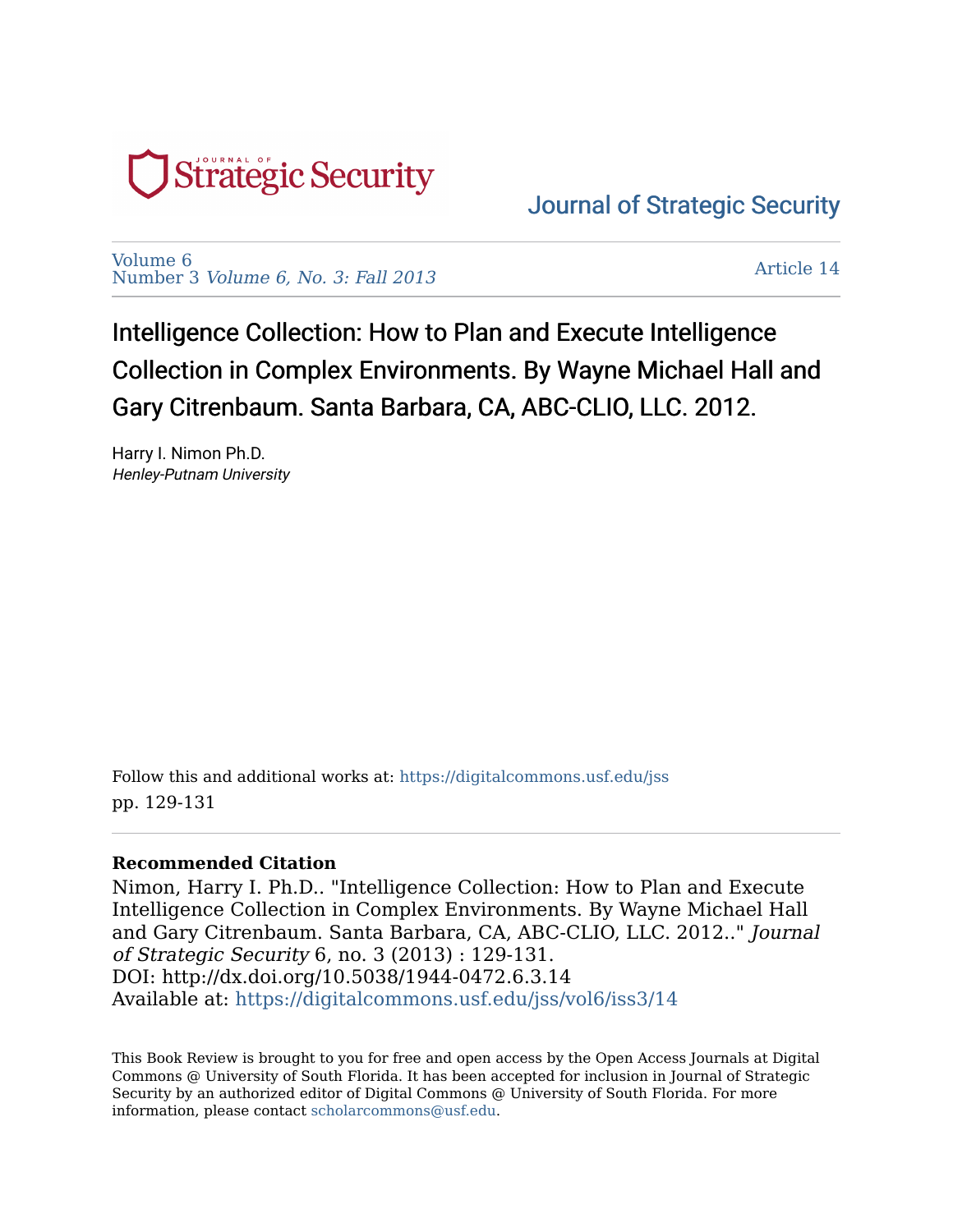**Intelligence Collection: How to Plan and Execute Intelligence Collection in Complex Environments. By Wayne Michael Hall and Gary Citrenbaum. Santa Barbara, CA, ABC-CLIO, LLC. 2012.**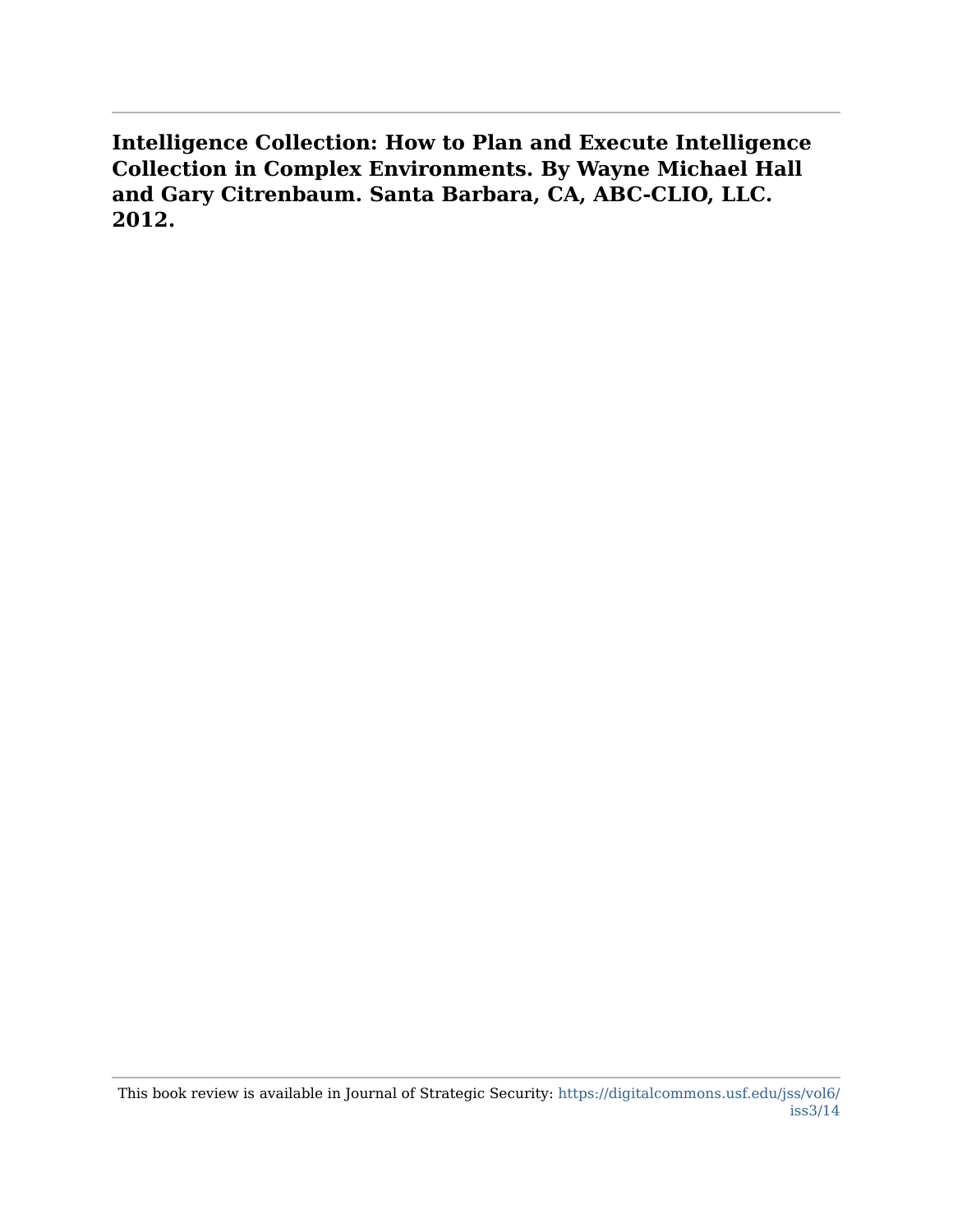## *Intelligence Collection: How to Plan and Execute Intelligence Collection in Complex Environments***. By Wayne Michael Hall and Gary Citrenbaum. Santa Barbara, CA, ABC-CLIO, LLC. 2012. ISBN 978-0-313-39817-9 (hardback); 978-0-313039818-6 (e-book). Notes, Sources cited. Index. Pp xv, 505. \$63 (hardback); \$50 (e-book).**

Wayne Michael Hall is a retired Army Intelligence brigadier general (BG) who served in various positions to include the J2 of US Army Forces Korea. He received an Ed.D from George Washington University and is the author of *Stray Voltage: War in the Information Age* and coauthor of *Intelligence Analysis: How to Think in Complex Environments*. Coauthor, Gary Citrenbaum, is the president and chief scientist of System of Systems Analytics, Inc. This company focuses on technical intelligence issues. Dr. Citrenbaum received his degree from Virginia Polytechnic Institute.

This book tries to be a monograph on the whys and hows of establishing collection operations primarily in urban environments against unconventional warfare threats. The principal author, BG Hall, has a depth of experience in the Intelligence Community from an operational perspective. His career in the US Army spans approximately thirty years where he had positions from S2 to J2. Dr. Citrenbaum is somewhat of a mystery. Searches on-line only reveal his position with his corporation and the coauthored texts. Thus, his relevancy to this work is undetermined. From reviews on the other books coauthored by Dr. Citrenbaum, it would appear that his contribution is in the analytical realm while BG Hall's is operational.

This particular work is a continuation on the theme of what BG Hall establishes as *knowledge war* and is presented in a construct that is very reminiscent of the Semiotics Philosophy thinking as espoused by Charles Sanders Pierce. There are many researchers and philosophers who embrace this philosophy, opposing, in their view, the *antiquated and wrong-thinking approaches* of the scientific methodology as either passé or even totally erroneous. This particular book embraces the aspects of advanced thinking espoused by Pierce and others, yet appears to neglect the necessities of true cognitive science. The authors attempt to establish what they believe is a new and dynamic functionality to the process of collecting information and turning it into intelligence. Their text relates to, yet establishes as antiquated, an analytical process that has been successful for thousands of years. The basic gist of this review is that of King Solomon (or possibly another individual named Koheleth) who stated in Ecclesiastes 1:9, "What has been will be again, what has been done will be done again; there is nothing new under the sun."

The authors state in their introduction that; "This is a book about change – change in our [the intelligence community's] metacognition . . . that forms the basis for how we think about intelligence collection operations" (p. 1). They posit this new structure in what they term *advanced analysis/advanced collection* practices. A few sentences later, the aspect of advanced collection is defined as, "[finding] subtle, nuanced, and often fleeting observables indicting the presence and activities of well-obscured adversaries, and the often subtle outcomes of commanders' actions and verbal interactions with the contested populace [semiotics] . . ." (p. 2).

While this is a laudable goal, it is no different from the philosophy of any other analytical process, particularly those involving military intelligence operations. What is particularly daunting is that within its premise is the theorem that logical analysis in an advanced format is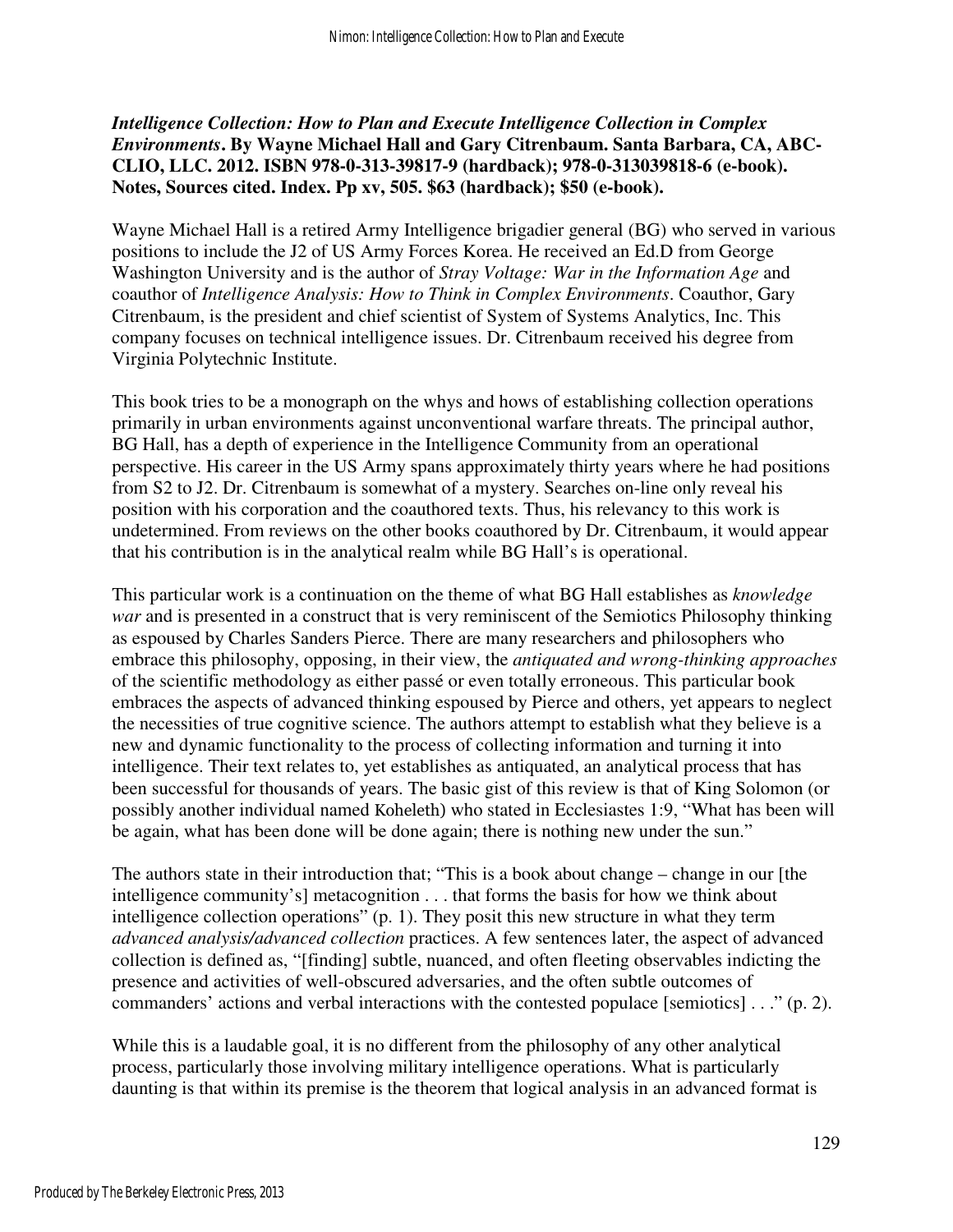necessary to the survival of American intelligence organs, and that any failure of these organs to adopt the changes identified in this text "are failing to take advantage of one of the greatest capabilities of the United States" (p. 6). This statement is, in itself, a logical fallacy.

For the next seventy-five pages, the text drives through a matrix of acronyms and repeated concepts making it a very difficult read; even for someone who enjoys texts such as this one. It wasn't until completing the first seventy-five pages that it became clear that the relationship between advanced analysis and advanced collection is simply the ability to use logic to pull information together to form precognitive intelligence of an enemy's intentions, which is and has been the basis of intelligence operations since Moses sent Joshua into Canaan.

Most such texts establish their philosophy or thesis early in the work, using the remainder to establish processes, outline procedures, define structures, and delineate the logic of how these elements combine to form a desirable whole. This text does not formally establish its philosophy until page 216. After this point, there is a wealth of information of value to the analyst/student, which is indicative of where the true beginning should have been.

At this point, details, such as the concept of *deep think*, defined earlier in the text are finally applied to the thesis, yet without specific delineation of its process. In fact, the authors even define their concept of *deep think* as: "We use the term deep think to mean taking the time and expending the mental energy to think about a subject deeply and critically" (p. 154). This is an obvious circular argument. Much later in the text (p. 359) the authors delve into the dynamics of deep think sufficiently to identify it as the need for self-perception of attitudes and biases that influence our own thought processes and use this knowledge as a primary factor in any analytical compilations. This aspect is solid gold and is a critical element missing in both the professional discipline of intelligence and educating it.

Finally, there are many sections of the text where the authors develop concepts and itemized lists/checklists for the collection of useful, complex environment information only to then turn around and denigrate the concept as either undoable or cost-adverse. Specifically:

*Gaining physical access to difficult targets in [irregular warfare] is important but usually difficult (170).* 

*. . . sometimes direct access is clearly too difficult or perhaps not even possible [to achieve] (171).* 

*Unfortunately,* [to create the appropriate HUMINT collection capability defined in this text] *we would need several networks of networks scattered around the world in potential insurgency and terrorist hot spots. That might prove infeasible owing to costs, low returns on places in which an insurgency never emerges, and the always present specter of people simply milking money and producing false or very sketchy data – a cost/benefit issue (247).* 

*We must also admit that we cannot seek and find the detailed, pertinent data that commanders in IW [irregular warfare] situations require . . . (p. 254).* 

As stated earlier, once the reader is past the first hundred or so pages, the text begins to outline many significant and important aspects of how intelligence collection should be performed, and